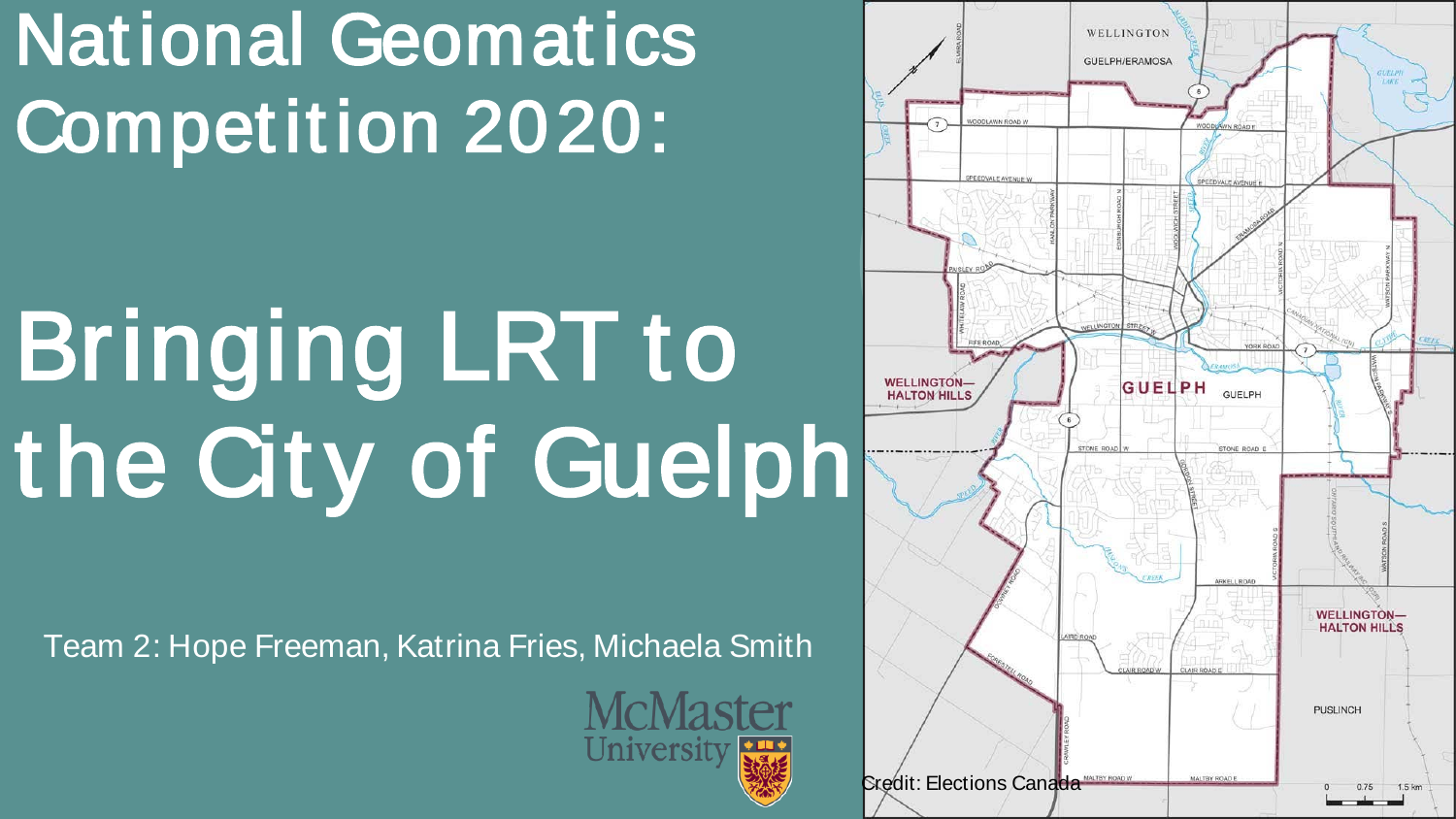Procedure for Determining an Optimal Route

Network Analysis:

- 1. W hat criteria determine a good location?
	- a. Road congestion, population density, proximity to key locations
- 2. How are candidate locations determined?
	- a. GIS techniques: facility type weighting based on desirability
- 3. W ho is the demand?
	- a. City of Guelph and surrounding area (commuters, students)
- 4. W hat type of location-allocation model should be used?
	- a. Maximize attendance: demand decreases in relation to distance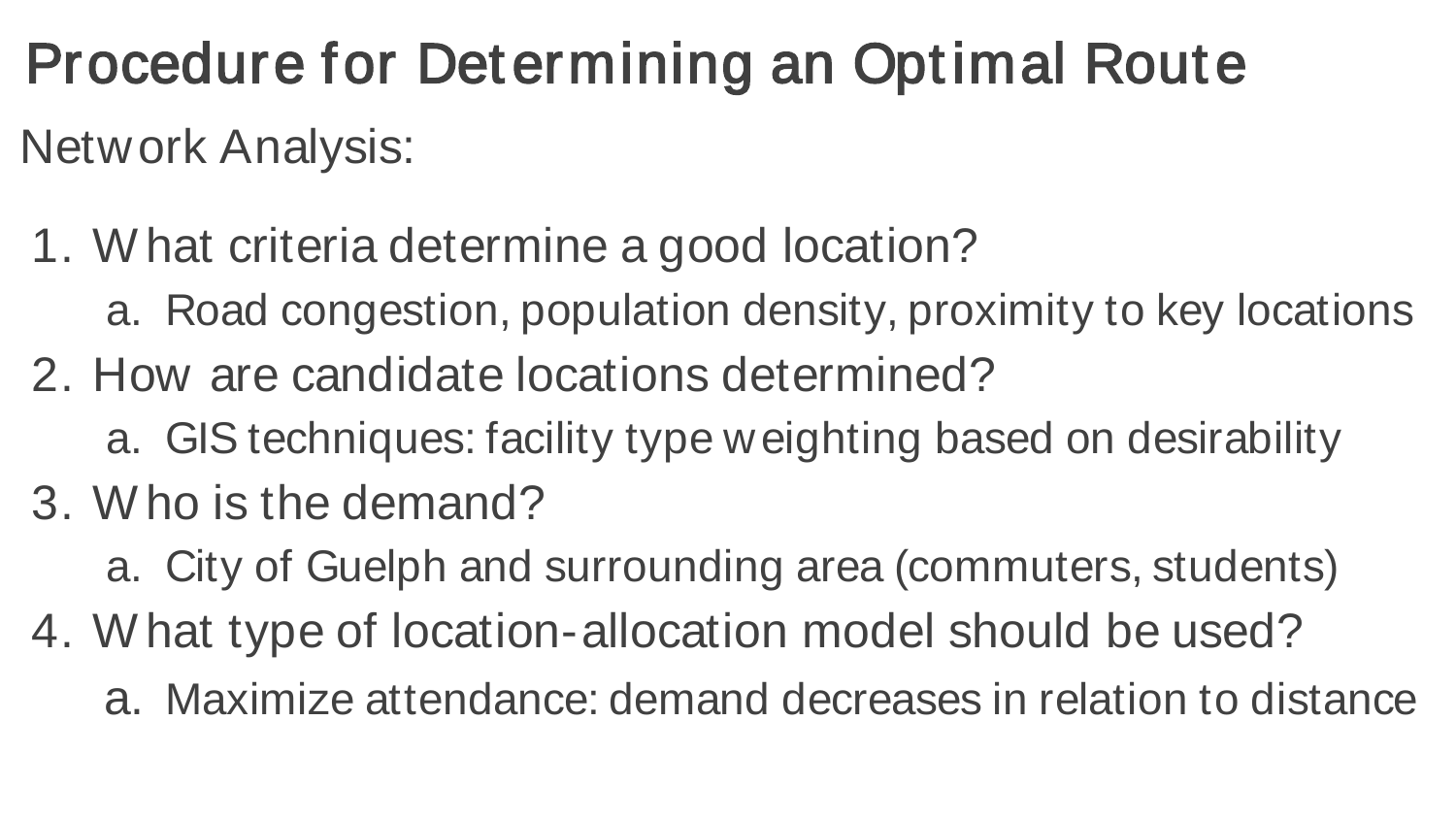#### Important Factors and Data Required

- 1. Population Density (Station Accessibility)
	- a. Statistics Canada: 2016 Census, Guelph Ontario
		- i. Population Age 15-64 years, Population and Dwelling Counts
	- b. City of Guelph open data source: Street Network File
- 2. Proximity to Key Locations
	- a. Current transit station, educational locations, emergency buildings, industry, major residential areas
- 3. Biophysical and Human Environmental Impacts
	- a. Air and water (Speed and Eramosa rivers) quality impacts
	- b. Traffic congestion during development
- 4. Road Classes, Land-use Class
	- a. City of Guelph open data source: land parcels, road class
- 5. Current Transit Network
	- a. City of Guelph open data source
- 6. Government Regulation (development allowances)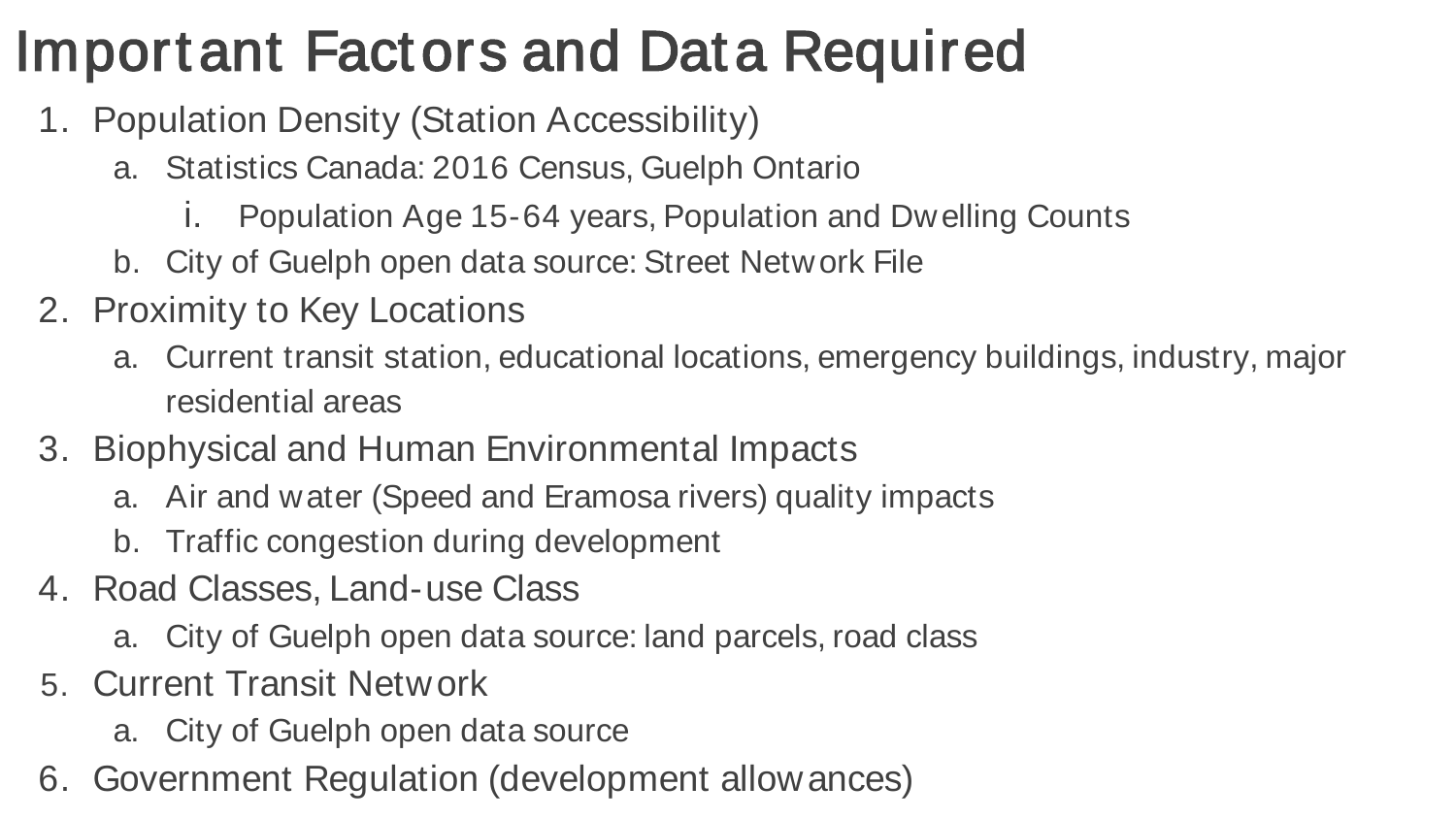#### Possible Routes for LRT



Initial

Development

1. Main Artery

Long-term Development

1. Main Artery paired with offshoots

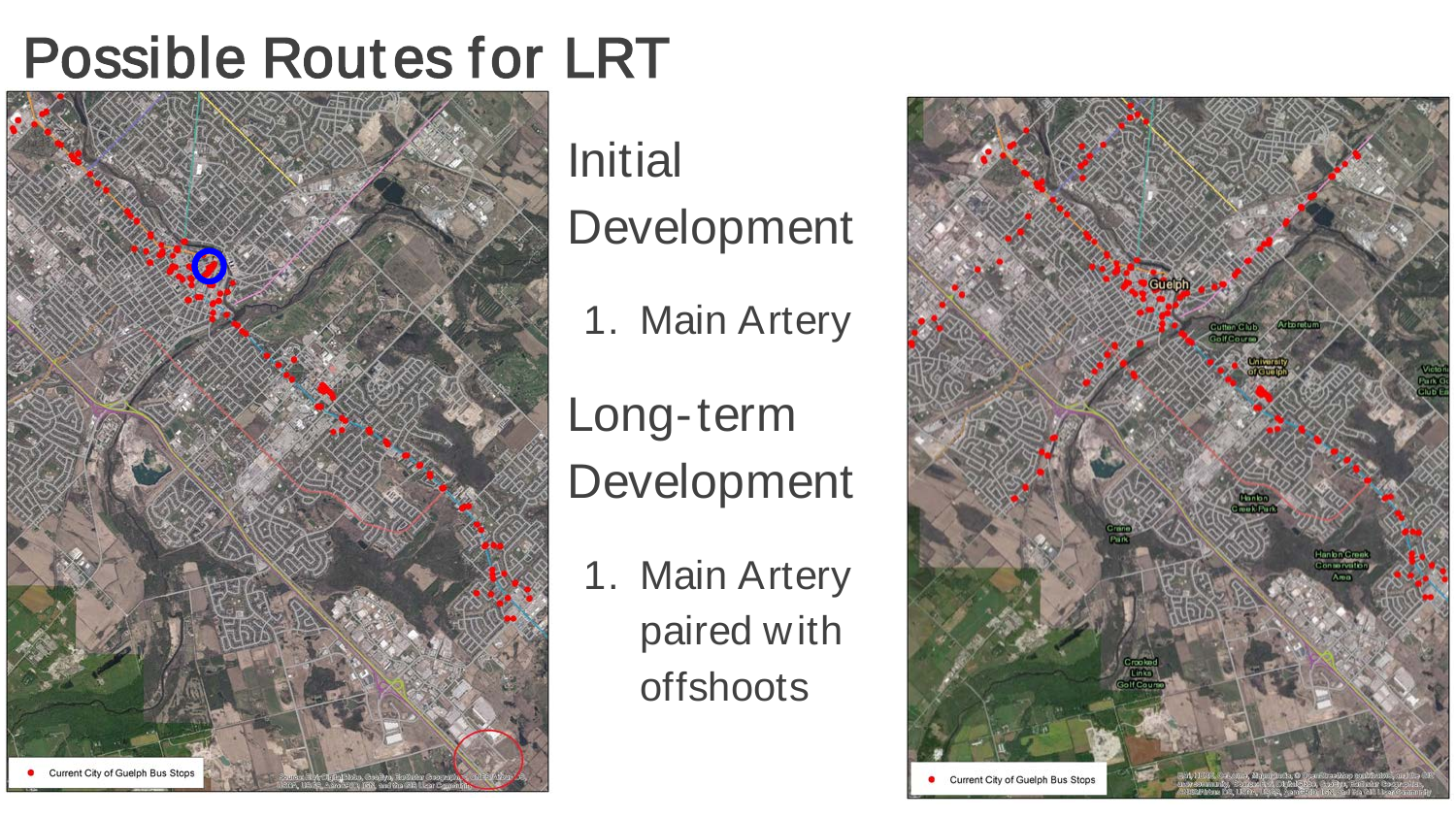#### Impacts and Vulnerabilities

- 1. Environmental Impacts
	- a. Flooding zones
	- b. Air and water quality
	- c. W ildlife habitat degradation
- 2. Human Impacts
	- a. Economic Growth
	- b. Religious/Cultural Spaces
	- c. Gentrification
- 3. Transportation/Infrastructure Impacts
	- a. Concentrated Congestion
	- b. Development of lanes, storage areas and stops
	- c. Degradation overtime Credit: Bill Thompson

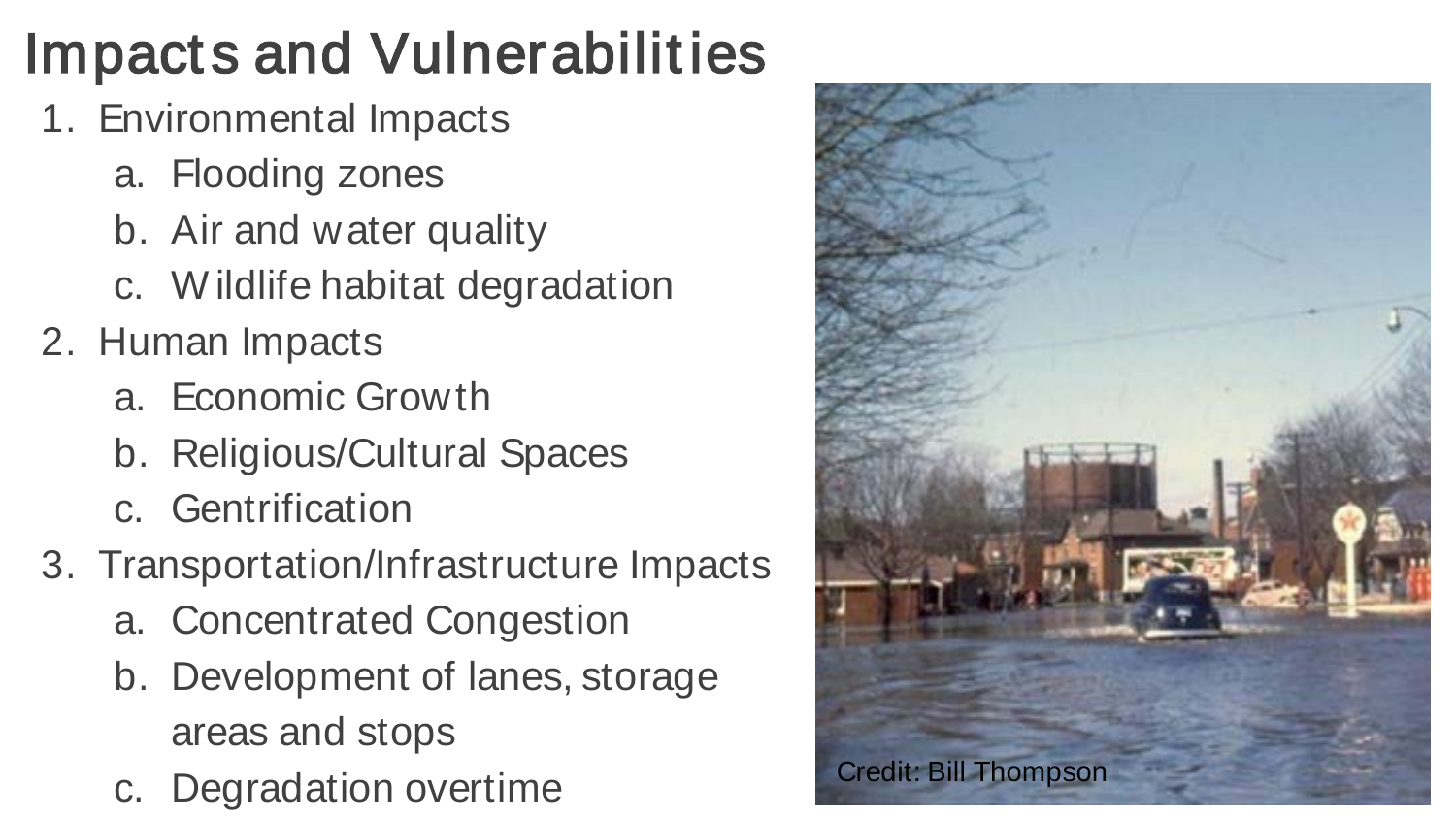#### Procedure for Assessing Impacts and Vulnerabilities

- 1. Environmental Impacts
	- a. Analyze flooding historical trends
	- b. Monitoring precipitation, runoff, and river levels
	- c. Identification of valued environmental components
		- i. W ater quality: TDS, pH, temperature, conductivity
		- ii. Air quality: particulate matter, smog levels, greenhouse gases
- 2. Human Impacts
	- a. Property and business values: compare to cities with LRT
	- b. Holding community hearings, survey affected populations
	- c. Public awareness and knowledge accessibility
- 3. Transportation/Infrastructure Impacts
	- a. Site survey of sidewalk and road conditions/impacts of changes
	- b. Overview of historical/current sewer paths
	- c. Statistical analysis on current transportation use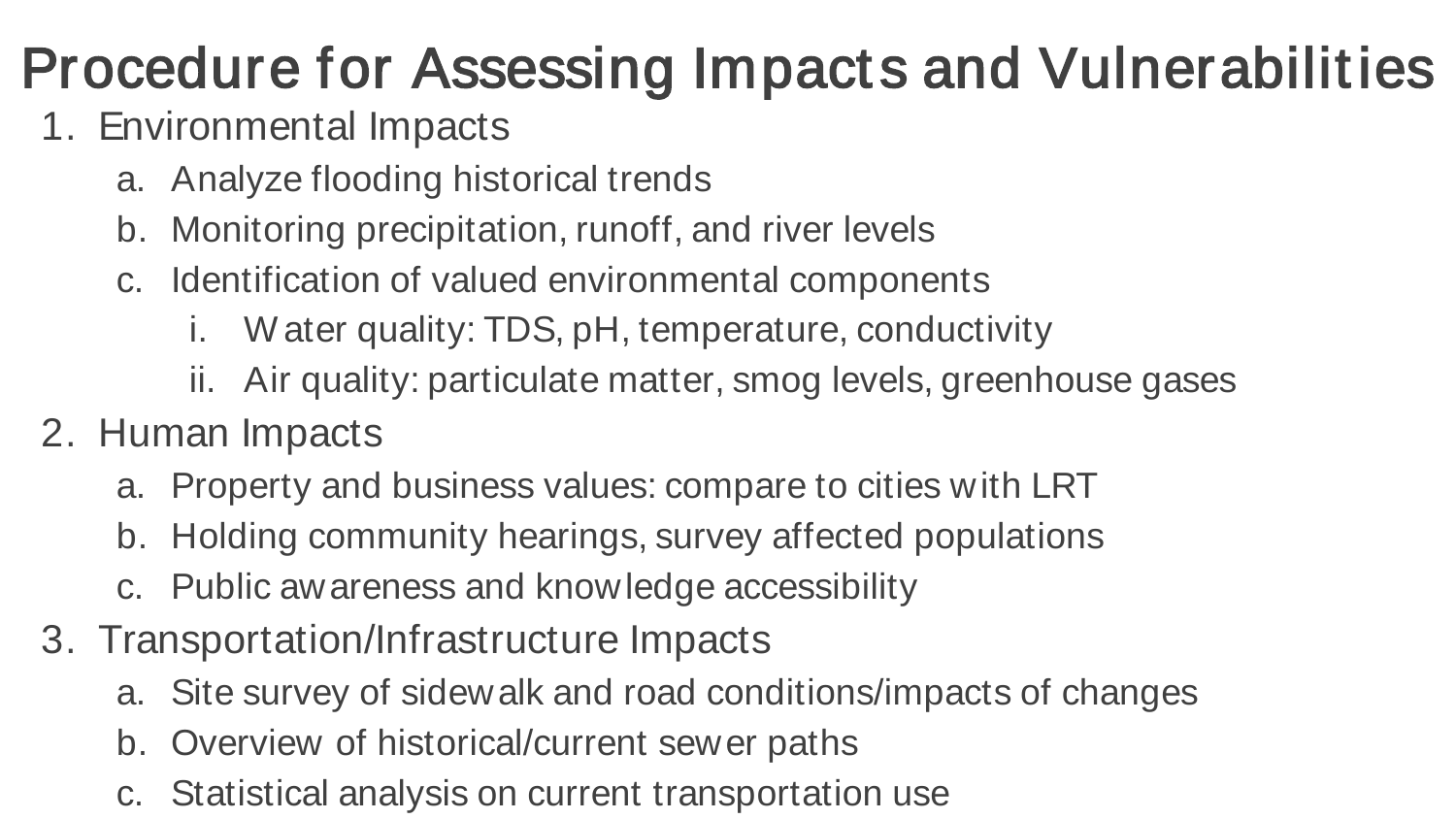#### Procedure for Broader Long-Term Redevelopment

#### 1. Road Networks:

- a. Repaving of roads, addressing past construction issues
- 2. Stop Locations:
	- a. Usage of current bus stop locations
	- b. Places of interest
	- c. Improvement of sidewalks, promoting walkable cities

#### 3. Storage and Repair Locations:

- a. Implement locations within industrial area
- 4. Place to Purchase Tickets:
	- a. Presto Card, Retail locations (Shoppers Drug Mart, Grocery Stores)
- 5. Connecting and Expanding LRT
	- a. Accessibility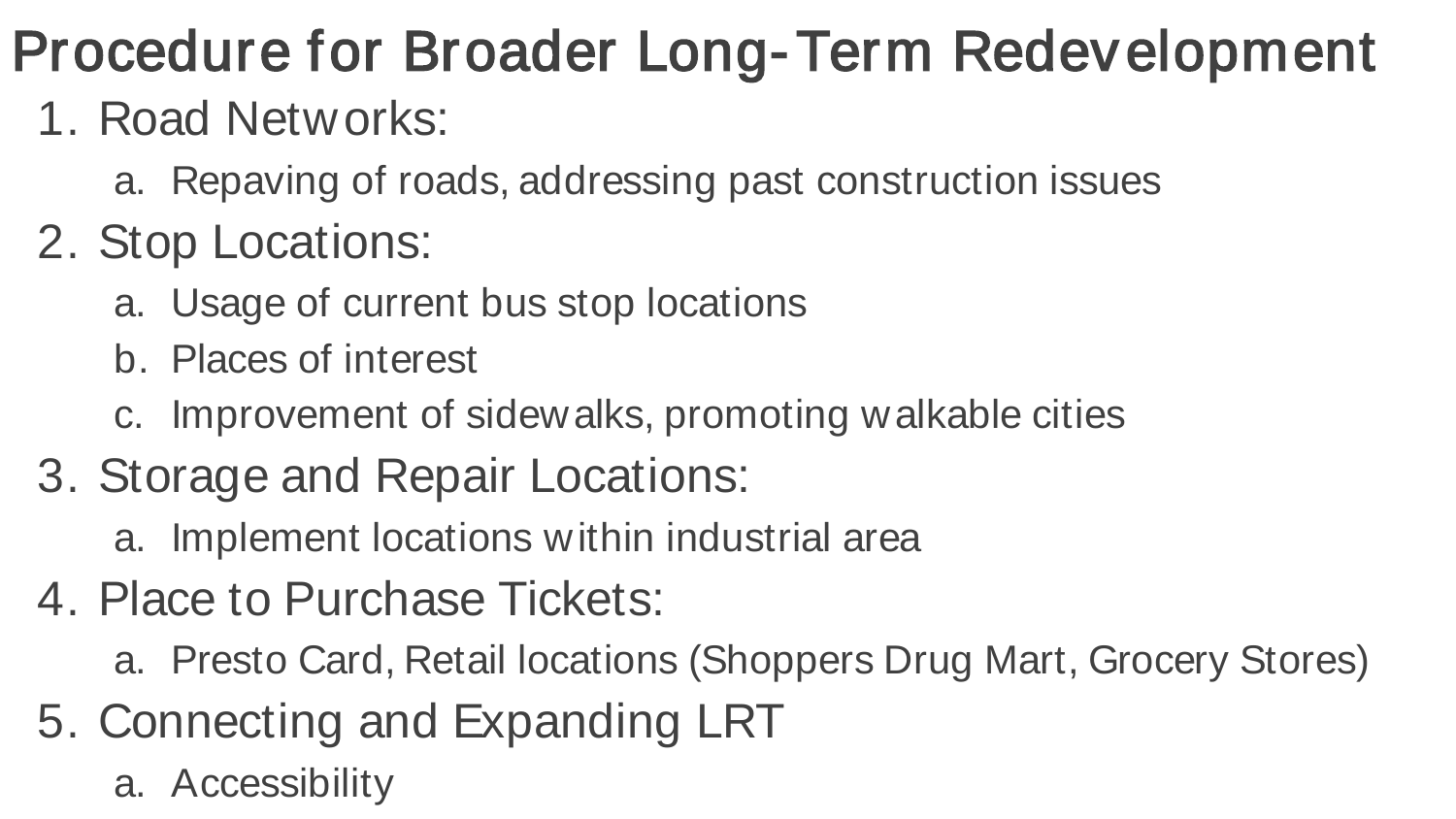#### How Plan Relates to Sustainable Development Goals

- 1. LRT allows for easier transportation to U of Guelph, encouraging education
- 2. LRT allows for easier transportation to jobs, allowing for more people to work, reducing poverty and hunger, increasing health of residents
- 3. LRT creates less drivers, resulting in less consumption of gasoline and oil products, helping the climate
- 4. LRT is electrically powered and runs on clean energy
- 5. LRT creates a more inclusive and accessible city, reducing inequalities among residents **SUSTAINABLE CEMENT**